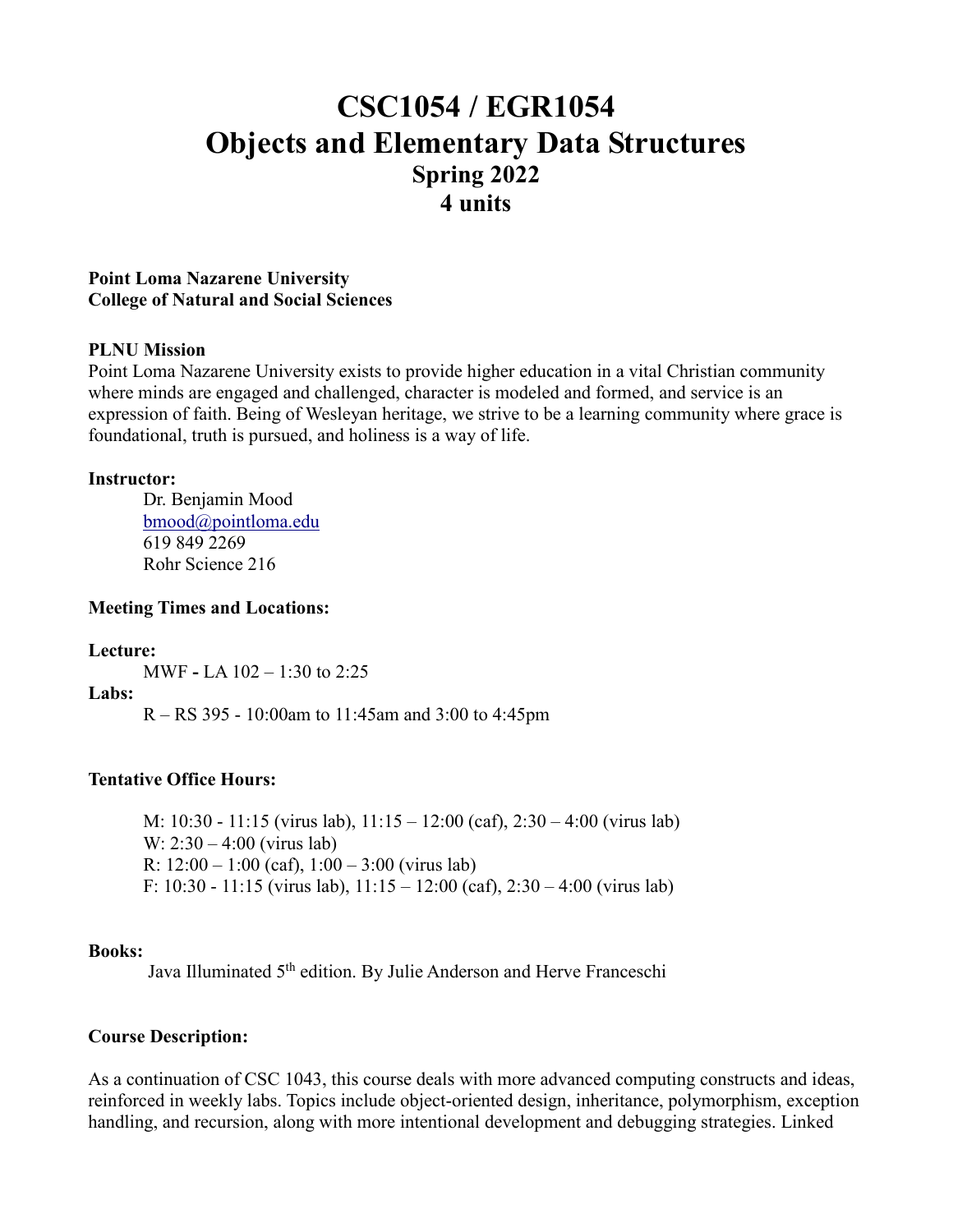lists are introduced as a viable option for implementing basic ADT's. Students gain experience in the design of graphical user interfaces, event driven programming, and larger programming projects. Lecture three hours and laboratory two hours each week. Prerequisite(s): CSC 1043 with a grade of Cor higher.

#### **Learning Outcomes:**

Students will be able to write correct and robust software.

Students will analyze the interaction between hardware and software.

Students will be able to apply their technical knowledge to solve problems.

Students will be able to speak about their work with precision, clarity and organization.

Students will be able to write about their work with precision, clarity and organization.

Students will collaborate effectively in teams.

Students will be able to gather relevant information, examine information and form a conclusion based on that information.

Students will be able to understand and create arguments supported by quantitative evidence, and they can clearly communicate those arguments in a variety of formats.

### **Department Mission:**

The Mathematical, Information, and Computer Sciences department at Point Loma Nazarene University is committed to maintaining a curriculum that provides its students with the tools to be productive, the passion to continue learning, and Christian perspectives to provide a basis for making sound value judgments.

## **Additional Course Information:**

**Labs:** Labs are used to give students a way to practice the concepts studied in lecture. They will be composed of practical and question sections. The practical part of the lab must be demonstrated to Dr. Mood or a lab assistant to show that it works successfully. A completed lab includes the signed off practical sections and answers to the theoretical questions; all code and necessary data files and question answers will be turned in on online on canvas. It should be well commented. Code missing comments will not be given full credit.

Labs, for all sections, are due Thursday at 10am the day the new lab is assigned.

My expectations is that students will use the JGRASP IDE in this class. The purpose of this class is for you to learn everything required for programming. This means it is to your benefit not to have code filled in by a fancy IDE. Code that requires edits to be run by myself or the TAs due to IDE choices will result in point deductions.

Unless you have finished the lab and it is already checked off and submitted on canvas or you have previously received permission, the general expectation is that you will be in the lab during lab time.

**A-Advice:** The way to excel in this class and all other computer science classes is to read the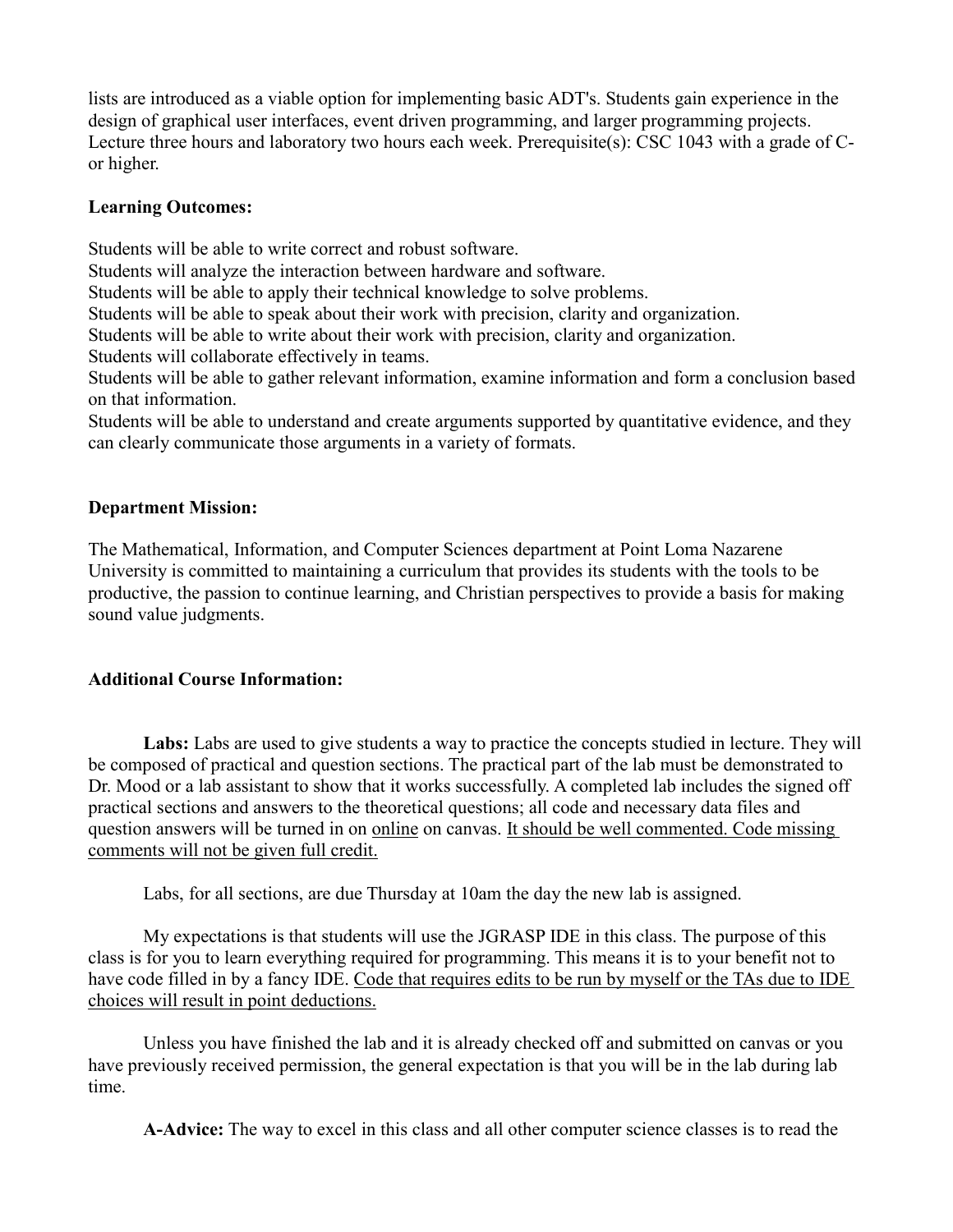book if you don't understand something, learn the concepts at an 'A' level, learn to debug well, learn to solve your own code problems, go to office hours, and go to virus lab hours if you have questions. In the future, you will hit a 'wall' if you do not understand the concepts yourself and rely too heavily on lab assistants, classmates, or Dr. Mood.

**Helping each other:** It is typical for people to help each other in this class. However, depending on how you help each other, it is entirely possible that you will end up hurting each other's grades on the exams because on the exams I expect you to solve problems on your own. If your help prevents a person from developing their own skills, this is not good. It is normal to see scores of 100% on the labs and then F's programming exams due to this reason. If your friend is dependent on you to solve the labs, that is not good.

**Cheating:** Unless otherwise noted, talking and working with fellow students to understand concepts is OK. However, copying code from another student (or giving your code to another student) is not acceptable and can result in a staggering penalty of -100% on whatever assignment/exam it was. Although sharing code seems a "nice" to help a friend, the penalty applies to all involved. **Do not share your code with anymore. Do not let someone look at your code.** If you use online resources, you must site the direct URLs in the labs you turn in.

**Missed Classes:** Homework/Quizzes/Exams missed due to PLNU excused absences (i.e., sports teams, choirs, etc), can be made up. Missed Quizzes/Exams/etc. due to emergencies can be made up once the dean of students informs Dr. Mood that PLNU has approved the reason. Non-emergency missed exams will result in a zero. It is the student's responsibility to inform the professor of when they will be gone. Missed class activities, which are due to a non-dean of students approved-emergency situation, will result in a zero.

#### **Grading:**

**Students must pass a written and a programming exam in order to pass this class. Students who fail both programming exams or fail both written exams will receive an 'F' in the class regardless of all other grades.**

| Labs<br>30%                |       |
|----------------------------|-------|
| Project<br>5%              |       |
| Programming Quiz<br>10%    |       |
| Written Exam I             | 12.5% |
| Programming Exam I         | 12.5% |
| Written Exam II<br>15%     |       |
| Programming Exam II<br>15% |       |

Grading scale

| $93 - 100\%$ | A       |
|--------------|---------|
| $90 - 92\%$  | $A-$    |
| $87 - 89\%$  | $B+$    |
| $83 - 86\%$  | B       |
| $80 - 82%$   | B-      |
| $77 - 79%$   | C+      |
| $73 - 76%$   | $\rm C$ |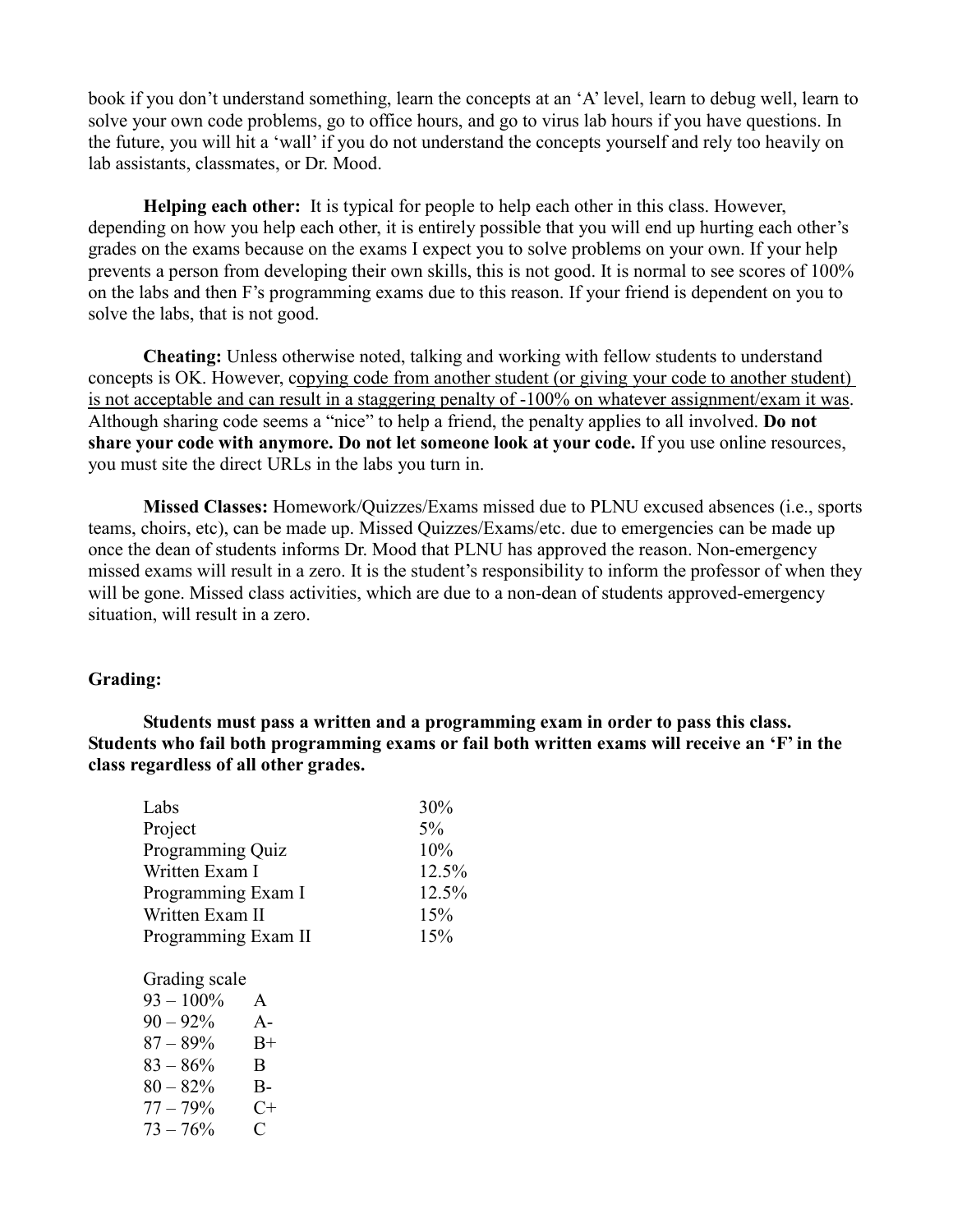| $70 - 72\%$ | C-     |
|-------------|--------|
| $67 - 69\%$ | $1) +$ |
| $63 - 67\%$ | D.     |
| $60 - 62\%$ | D-     |
| $0 - 59\%$  | F      |

## **PLNU Policies**

## **STATE AUTHORIZATION**

State authorization is a formal determination by a state that Point Loma Nazarene University is approved to conduct activities regulated by that state. In certain states outside California, Point Loma Nazarene University is not authorized to enroll online (distance education) students. If a student moves to another state after admission to the program and/or enrollment in an online course, continuation within the program and/or course will depend on whether Point Loma Nazarene University is authorized to offer distance education courses in that state. It is the student's responsibility to notify the institution of any change in his or her physical location. Refer to the map on [State Authorization](https://www.pointloma.edu/offices/office-institutional-effectiveness-research/disclosures) to view which states allow online (distance education) outside of California.

## **PLNU COPYRIGHT POLICY**

Point Loma Nazarene University, as a non-profit educational institution, is entitled by law to use materials protected by the US Copyright Act for classroom education. Any use of those materials outside the class may violate the law.

#### **CREDIT HOUR**

In the interest of providing sufficient time to accomplish the stated course learning outcomes, this class meets the PLNU credit hour policy for an 4 unit class delivered over 15 weeks. Specific details about how the class meets the credit hour requirements can be provided upon request.

#### **PLNU ACADEMIC HONESTY POLICY**

Students should demonstrate academic honesty by doing original work and by giving appropriate credit to the ideas of others. Academic dishonesty is the act of presenting information, ideas, and/or concepts as one's own when in reality they are the results of another person's creativity and effort. A faculty member who believes a situation involving academic dishonesty has been detected may assign a failing grade for that assignment or examination, or, depending on the seriousness of the offense, for the course. Faculty should follow and students may appeal using the procedure in the university Catalog. See [Academic Policies](https://catalog.pointloma.edu/content.php?catoid=52&navoid=2919#Academic_Honesty) for definitions of kinds of academic dishonesty and for further policy information.

## **PLNU ACADEMIC ACCOMMODATIONS POLICY**

PLNU is committed to providing equal opportunity for participation in all its programs, services, and activities. Students with disabilities may request course-related accommodations by contacting the Educational Access Center (EAC), located in the Bond Academic Center [\(EAC@pointloma.edu](mailto:EAC@pointloma.edu) or 619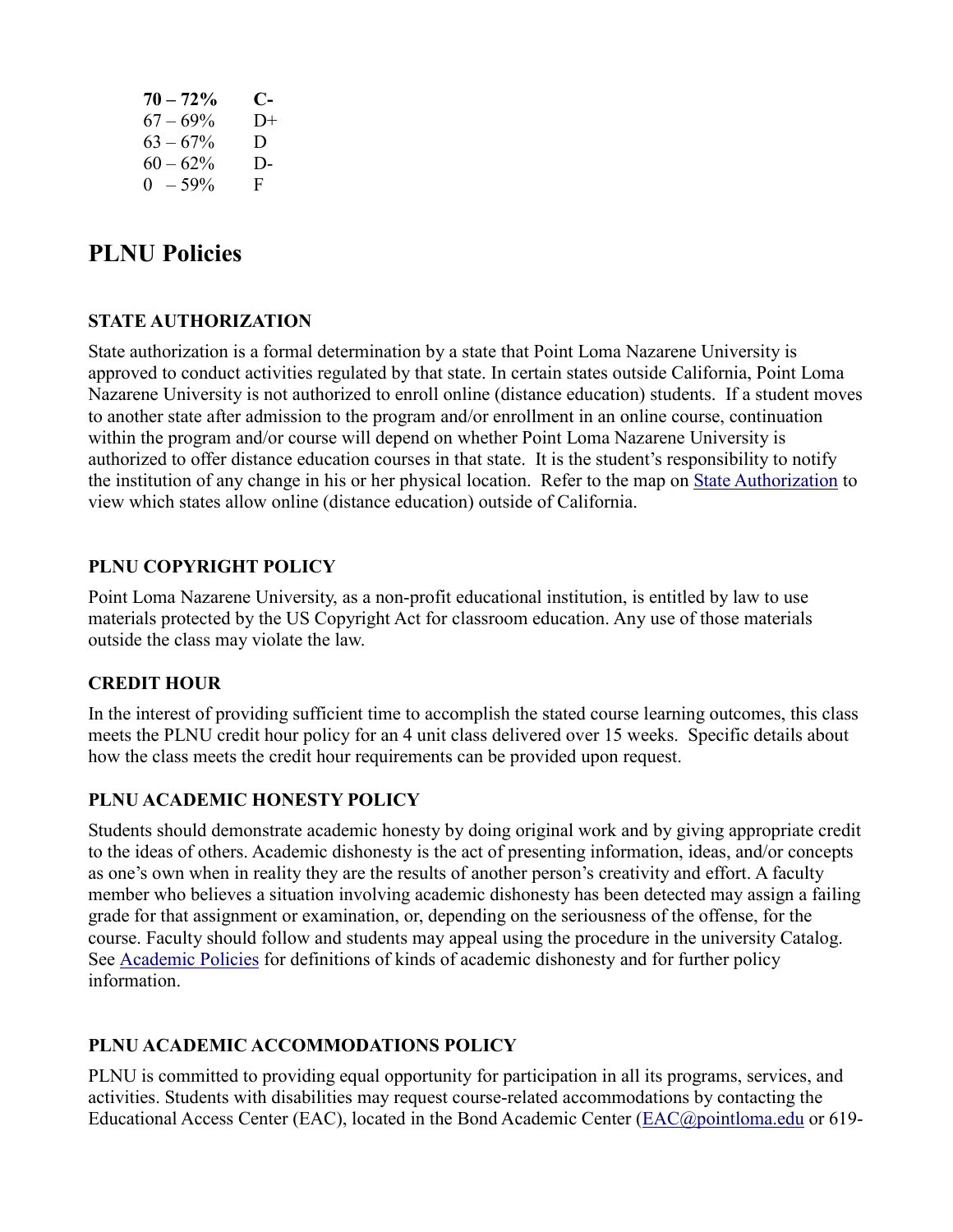849-2486). Once a student's eligibility for an accommodation has been determined, the EAC will issue an academic accommodation plan ("AP") to all faculty who teach courses in which the student is enrolled each semester.

PLNU highly recommends that students speak with their professors during the first two weeks of each semester/term about the implementation of their AP in that particular course and/or if they do not wish to utilize some or all of the elements of their AP in that course.

Students who need accommodations for a disability should contact the EAC as early as possible (i.e., ideally before the beginning of the semester) to assure appropriate accommodations can be provided. It is the student's responsibility to make the first contact with the EAC.

## **PLNU ATTENDANCE AND PARTICIPATION POLICY**

Attendance is expected at each class session. In the events of an absence you are responsible for the material covered in class and the assignments given that day.

Regular and punctual attendance at all class sessions is considered essential to optimum academic achievement. If the student is absent for more than 10 percent of class sessions, the faculty member will issue a written warning of de-enrollment. If the absences exceed 20 percent, the student may be deenrolled without notice until the university drop date or, after that date, receive the appropriate grade for their work and participation.

## **CLASS ENROLLMENT**

It is the student's responsibility to maintain his/her class schedule. Should the need arise to drop this course (personal emergencies, poor performance, etc.), the student has the responsibility to follow through (provided the drop date meets the stated calendar deadline established by the university), not the instructor. Simply ceasing to attend this course or failing to follow through to arrange for a change of registration (drop/add) may easily result in a grade of F on the official transcript.

## **FINAL EXAM**

The final exam date and time is set by the university at the beginning of the semester and may not be changed by the instructor. This schedule can be found on the university website and in the course calendar. No requests for early examinations will be approved. Only in the case that a student is required to take three exams during the same day of finals week, is an instructor authorized to consider changing the exam date and time for that particular student.

## **SPIRITUAL CARE**

Please be aware PLNU strives to be a place where you grow as whole persons. To this end, we provide resources for our students to encounter God and grow in their Christian faith.

If students have questions, a desire to meet with the chaplain or have prayer requests you can contact the Office of Spiritual Development.

## **Tentative Schedule**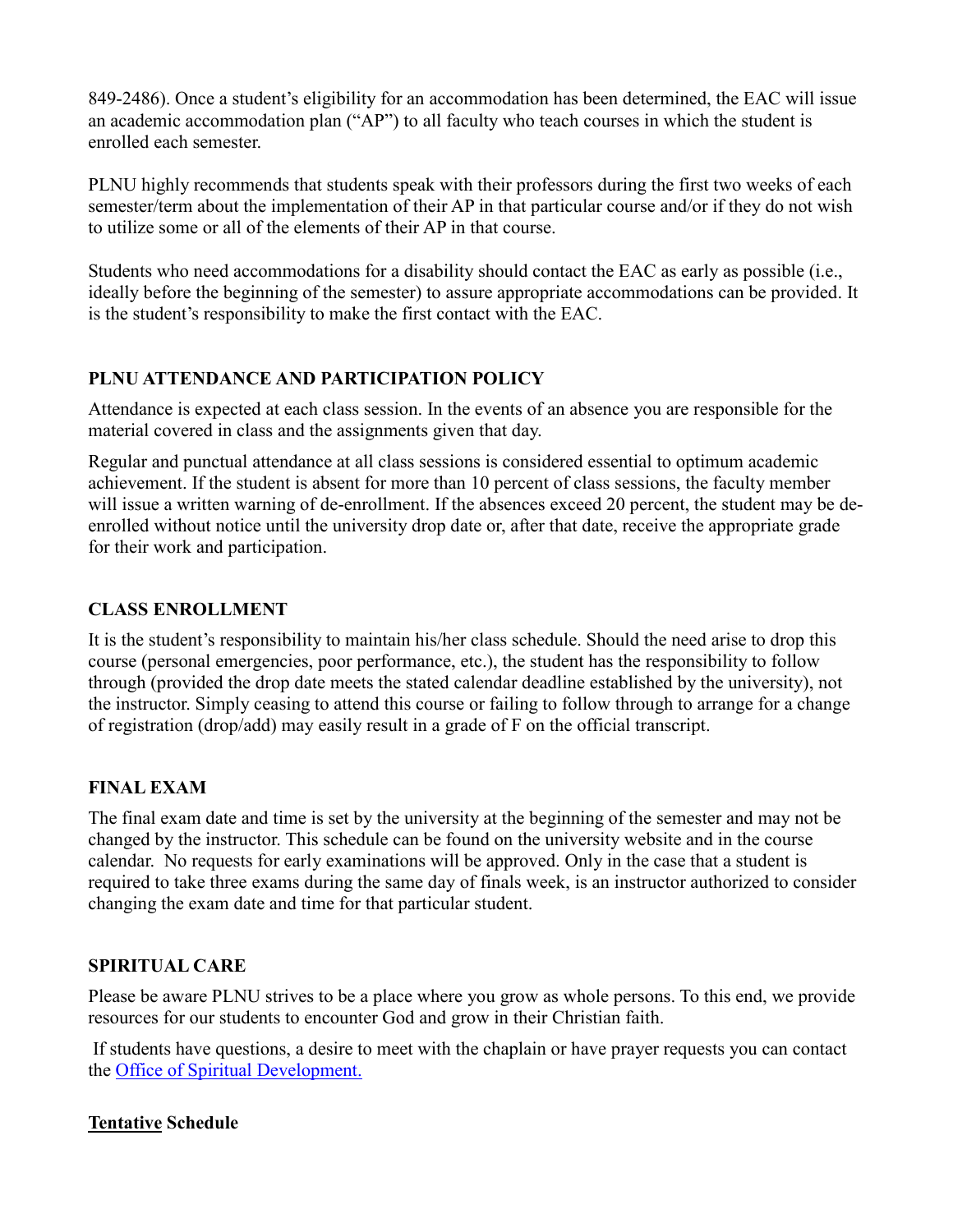| Monday                      | Tuesday      | Wednesday                                              | Thu                                                               | Friday                              |
|-----------------------------|--------------|--------------------------------------------------------|-------------------------------------------------------------------|-------------------------------------|
| Jan: 10                     | 11:<br>9.7   | 12:<br>9.7 (including<br>2d)                           | 13:<br>ArrayList Lab                                              | 14<br>Chapter 7.1-7.6               |
| 17 (no classes)             | 18           | 19<br>Chapter 7.7-7.9 Class lab                        | 20                                                                | 21<br>Chapter $7.10 - 7.11$         |
| 24<br>Chapter $7.10 - 7.11$ | 25           | 26<br>Chapter 7                                        | 27<br>Class lab 2                                                 | 28<br>Chapter 10.1-10.6             |
| 31<br>Chapter 10.1-10.6     | $\mathbf{1}$ | $\overline{2}$<br>Chapter 10.1-<br>10.6                | 3<br>Programming quiz<br>Lab: (inheritance)<br>after turn in quiz | $\overline{4}$<br>Chapter 11.1-11.6 |
| 7<br>Chapter 11.1-11.6      | 8            | 9<br>Chapter 11.1-<br>11.6<br>More<br>structured files | 10<br>lab: files exceptions                                       | 11<br>Chapter 12                    |
| 14<br>Chapter 12            | 15           | 16<br>Chapter 12                                       | 17<br>GUI lab 1 (layouts $+$<br>painting)                         | 18<br>Chapter 12                    |
| 21<br>Chapter 12            | 22           | 23<br>Chapter 12                                       | 24<br>GUI lab 2<br>(components)                                   | 25<br>Review                        |
| 28<br><b>NDSS</b>           | 1            | 2<br>I                                                 | Written Exam   Programming Exam                                   | $\overline{4}$<br>Chapter 12        |
| 7 (spring break)            | 10           | 11                                                     | 12                                                                | 13 (spring break)                   |
| 14<br>Chapter 12            | 15           | 16<br>Chapter 12                                       | 17<br>GUI lab 3 (mouse and<br>timer)                              | 18<br>Chapter 12                    |
| 21<br>Chapter 12            | 22           | 23<br><b>GIT</b>                                       | 24<br>Project start (GIT)                                         | 25<br>Chapter 13                    |
| 28                          | 29           | 30                                                     | 31                                                                | 1                                   |